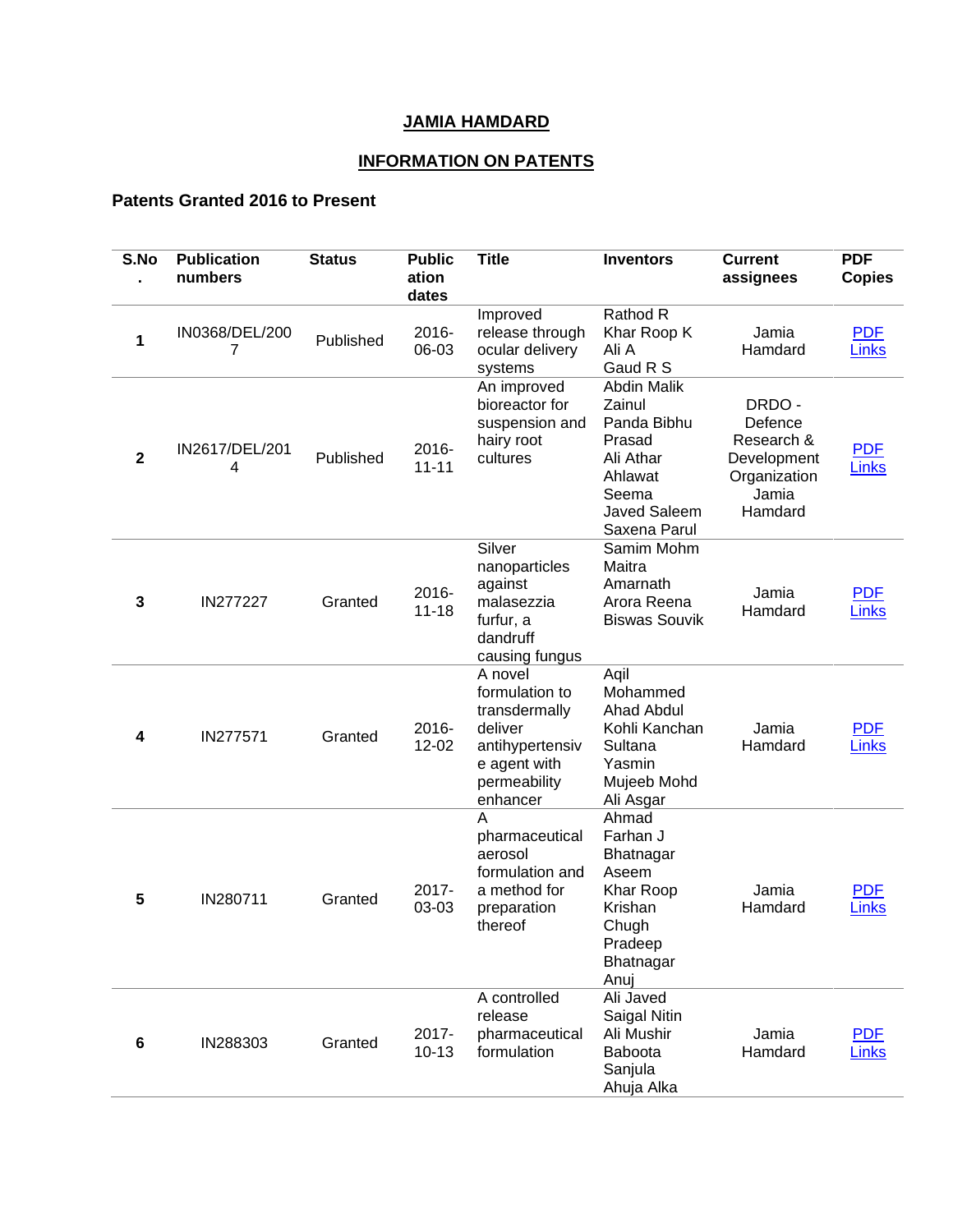| $\overline{7}$   | IN322473           | Granted   | 2019-<br>10-09     | A composition<br>for regulated<br>release of<br>neuro<br>therapeutic<br>agent and a<br>process<br>therefor                 | Talegaonkar<br>Sushama Dr<br>Azeem Adnan<br>Dr<br>Jain Neelu Dr<br>Mr Negi Lalit<br>м<br>Ahmad<br>Farhan J Dr<br>Khar R K Prof | Jamia<br>Hamdard | <b>PDF</b><br>Links        |
|------------------|--------------------|-----------|--------------------|----------------------------------------------------------------------------------------------------------------------------|--------------------------------------------------------------------------------------------------------------------------------|------------------|----------------------------|
| 8                | IN20181101404<br>5 | Published | 2019-<br>$10 - 18$ | Composition of<br>biodegradable<br>polymeric nano<br>particle and a<br>process of<br>preparation of<br>said<br>composition | Saima Amin<br>Md Habban<br>Akhter                                                                                              | Jamia<br>Hamdard | <b>PDF</b><br><b>Links</b> |
| $\boldsymbol{9}$ | WO2019/22467<br>3  | Published | 2019-<br>$11 - 28$ | Signature<br>protein of<br>mycobacterium<br>tuberculosis<br>and its<br>methods of use                                      | Hasnain<br>Seyed<br>Ehtesham<br>Ehtesham<br>Nasreen Zafar<br>Rahman Syed<br>Asad<br>Ahmad<br>Javeed<br>P Manjunath             | Jamia<br>Hamdard | <b>PDF</b><br><b>Links</b> |
| 10               | IN329756           | Granted   | 2020-<br>$01 - 21$ | A gadolinium<br>(iii) complex<br>and its carbon<br>nanotube<br>composite<br>thereof for<br>anticancer<br>activity          | Begum<br>Ameerunisha<br><b>Bashir Dar</b><br>Junaid<br>Khan Farah                                                              | Jamia<br>Hamdard | <b>PDF</b><br><b>Links</b> |
| 11               | IN20181103940<br>5 | Published | 2020-<br>$04 - 17$ | A method for<br>production of<br>modified stevia<br>sweetener with<br>enhanced<br>sweetening<br>index                      | Saifi Monica<br>Abdin M Z                                                                                                      | Jamia<br>Hamdard | <b>PDF</b><br><b>Links</b> |
| 12               | IN342141           | Granted   | 2020-<br>$07 - 21$ | An<br>andrographolid<br>e compound<br>and process of<br>preparation<br>thereof                                             | Alam<br>Mohammad<br>Sarwar<br>Nazreen Syed<br>Hamid Hinna<br>Shafi Syed                                                        | Jamia<br>Hamdard | <b>PDF</b><br><b>Links</b> |
| 13               | IN20191100943<br>0 | Published | 2020-<br>09-18     | A natural<br>phytochemical<br>dietary<br>supplement for<br>prevention,<br>treatment, and<br>management of                  | Chandra<br>Kailash<br>Jain Vineet<br>Ahmad<br>Sayeed<br>Jain                                                                   | Jamia<br>Hamdard | <b>PDF</b><br><b>Links</b> |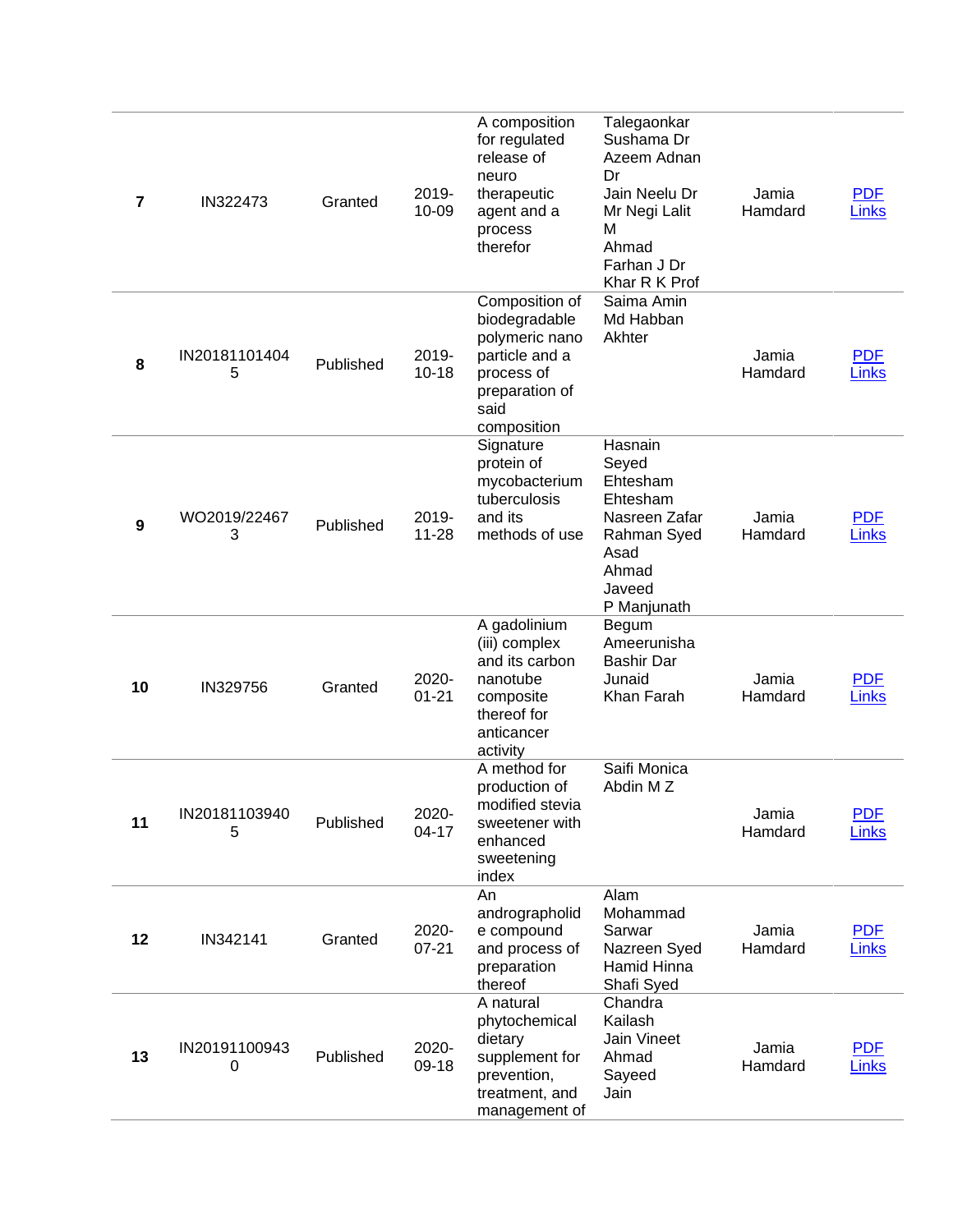|    |                    |           |                       | diabetes                                                                                                                                                               | Swatantra                                                                                                                                                                                |                                                                       |                            |
|----|--------------------|-----------|-----------------------|------------------------------------------------------------------------------------------------------------------------------------------------------------------------|------------------------------------------------------------------------------------------------------------------------------------------------------------------------------------------|-----------------------------------------------------------------------|----------------------------|
| 14 | IN352017           | Granted   | 2020-<br>$11 - 23$    | mellitus<br>Nanofibers of<br>antibiotic for<br>inhibiting<br>formation of<br>biofilm                                                                                   | Kumar<br>Iqbal Zeenat<br>Singh Manvi<br>Solanki<br>Partima<br>Aqil Mohd<br>Chauhan<br>Deepika<br>Mirza Mohd<br>Aamir                                                                     | Jamia<br>Hamdard                                                      | <b>PDF</b><br>Links        |
| 15 | WO2020/24027<br>2  | Published | 2020-<br>$12 - 03$    | Preparation of<br>novel 1 h-<br>pyrazolo[4,3-<br>d]pyrimidines,<br>their<br>compositions,<br>synthesis and<br>methods of<br>using them for<br>treating<br>tuberculosis | Pal Manojit<br>Misra Parimal<br>Srikantam<br>Aparna<br>Ahmad<br><b>Farhan Jalees</b><br>Ehtesham<br>Nasreen Zafar<br>Hasnain<br>Seyed<br>Ehtesham                                        | Dr Reddys<br>Institute Of<br><b>Life Sciences</b><br>Jamia<br>Hamdard | <b>PDF</b><br>Links        |
| 16 | AU2020104346       | Granted   | $2021 -$<br>$03 - 18$ | Smart and<br>portable long<br>distance<br>security system<br>without using<br>laser light                                                                              | Goyal Ravi<br>Kumar<br>Alam M Afshar<br><b>Yadav Dinesh</b><br>Siddiqui<br>Farheen<br>Nafis Md<br>Tabrez<br>Das Puja<br>Jamader Asik<br>Rahaman<br>Israr<br>Mohammad<br>Sharma<br>Lokesh | Jamia<br>Hamdard                                                      | <b>PDF</b><br>Links        |
| 17 | IN20191104304<br>6 | Published | $2021 -$<br>04-30     | A novel herbal<br>composition for<br>treating lower<br>genital tract<br>inflammation<br>and infections                                                                 | Suhail Fatima<br>Farkhunda<br>Jabin                                                                                                                                                      | Hamdard<br>Jamia                                                      | <b>PDF</b><br><b>Links</b> |
| 18 | IN20201101095<br>0 | Published | $2021 -$<br>09-17     | A diagnostic kit<br>for detecting<br>mycobacterium<br>leprae                                                                                                           | <b>Garg Nupur</b><br>Ahmad<br>Farhan Jalees<br>Kar Sudeshna                                                                                                                              | Jamia<br>Hamdard                                                      | <b>PDF</b><br>Links        |
| 19 | IN20211104680<br>5 | Published | $2021 -$<br>$10 - 12$ | <b>Diversity</b><br>oriented novel<br>capsaicinoids<br>as anti-cancer<br>and<br>ciprofloxacin<br>potentiating<br>agents                                                | Syed Shafi,<br>Arif Khan,<br>Fatima Naaz,<br>Intzar Ali                                                                                                                                  | Jamia<br>Hamdard                                                      | <b>PDF</b><br>Links        |